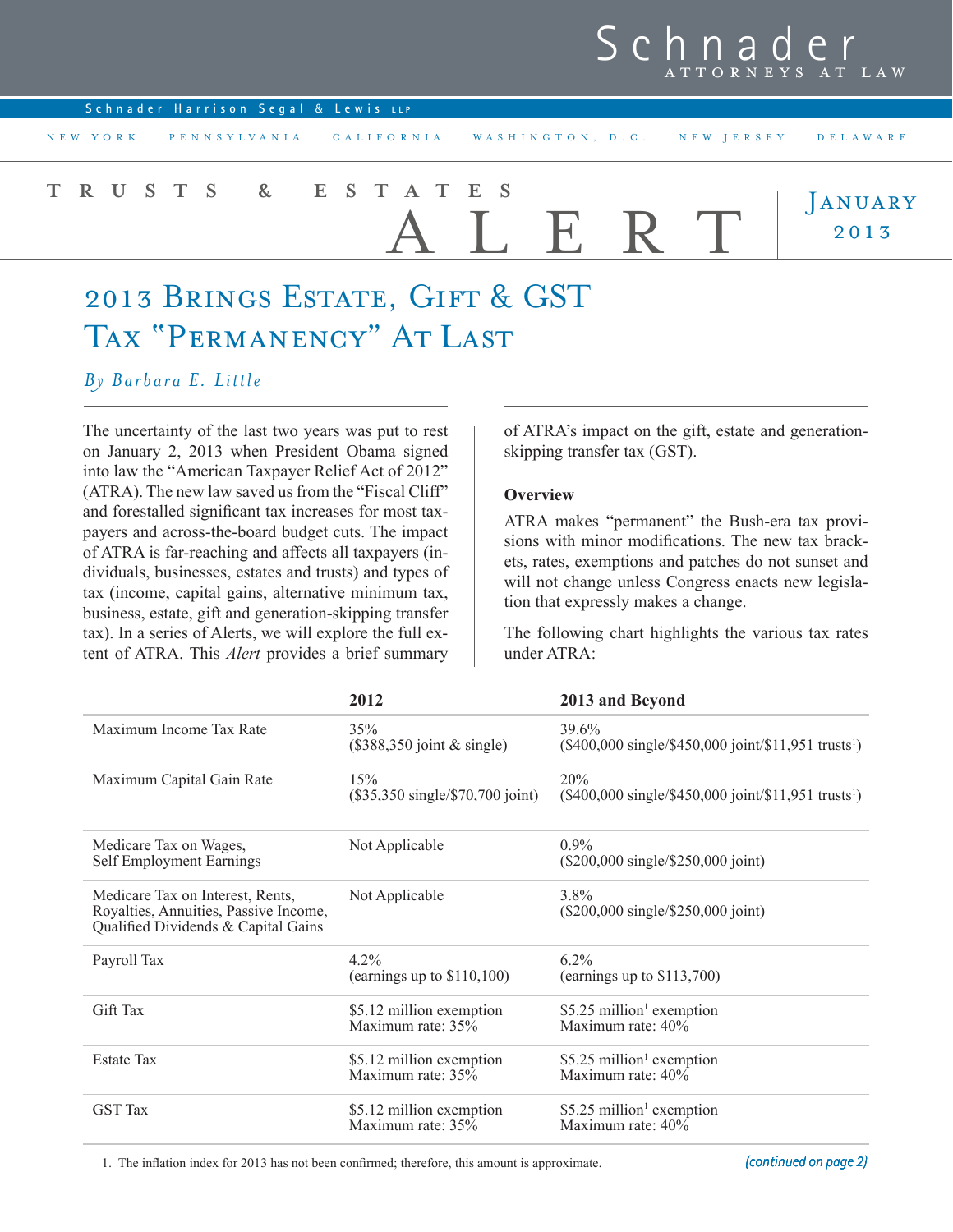As of January 1, 2011, the estate, GST and gift tax rate was 35 percent with a unified \$5 million exemption. Under ATRA, as of January 1, 2013, the estate, GST and gift tax rate increases from 35 to 40 percent. The unified exemption remains at \$5 million (indexed for inflation). In addition, the portability of the exemption to a surviving spouse is preserved under the new law. The exemption amount is indexed for inflation, allowing individuals to acquire additional exemption each year.

#### **Gifting**

Annual exclusion gifts are not affected by ATRA. The annual exclusion amount is indexed for inflation, and thus, for 2013, a taxpayer may give up to \$14,000 annually to an unlimited number of individuals without using any of the taxpayer's exemption (and without paying any gift tax). Payments made directly to an educational institution for tuition costs or to a medical care provider for medical costs (including medical insurance) are also excluded from gift tax.

There are leveraging benefits to lifetime gifts, as all future appreciation on such gifts will escape gift and estate tax. Also, lifetime gifts benefit from the tax exclusive nature of the gift tax versus the tax inclusive nature of the estate tax. The gift tax is based only on the amount transferred, and the funds used to pay the gift tax are also removed from the taxpayer's estate. If the donor waits until death, the funds used to pay the estate tax will be included in the taxable estate. For individuals who have used the \$5.12 million of gift tax exemption that was available in 2012, approximately \$130,000 of new gift tax exemption is available in 2013.

In prior discussions, President Obama proposed a minimum 10-year term on Grantor Retained Annuity Trusts (GRATs) and would have prohibited zeroed out GRATs (GRATs designed to incur no gift tax exposure). Those limitations are absent from ATRA. Consequently, short-term zeroed out GRATs are still valuable avenues for transferring wealth, especially with the Section 7520 rate remaining low (only 1 percent for January 2013).

*(continued from page 1)* All of these factors continue to make lifetime gifts very attractive for those able to make gifts and retain a comfortable standard of living.

#### **Estate Tax**

For 2013, the estate tax rate is 40 percent and the maximum estate tax exemption is \$5.25 million (less any exemption used during the decedent's lifetime). The new law did not reinstate the state death tax credit. ATRA continues to allow estates to take a deduction for state death taxes paid. This does not provide a dollar for dollar reduction at the federal level. In fact, for those states imposing an estate tax (e.g., New York and New Jersey), full utilization of the federal estate and GST exemption at the first spouse's death can be expensive. In such states significant state death taxes may be due when the first spouse dies. In states that do not impose a gift tax, the state death tax impact does not apply lifetime gifts - another example of the advantage of lifetime gifts. We encourage all clients to review their wills and other estate planning documents to make sure these documents still reflect their intentions in light of the increased exemption amounts and new portability rules.

### **Generation-Skipping Transfer (GST)**

As of January 1, 2013, the GST tax rate is 40 percent with a GST exemption of \$5.25 million. However, portability does not apply to the GST exemption. Therefore, it remains important for married couples to carefully divide their assets in order to maximize use of their individual GST exemptions. Some interest groups were lobbying to limit the duration of a GST Trust to 90 years. This lobbying effort was unsuccessful. GST Trusts may last as long as permitted under state law. (In some states, including Pennsylvania and New Jersey, there is no limitation on the duration of perpetual trusts.)

#### **Portability**

An important component of ATRA is that it "permanently" provides for portability of the estate and gift tax exemption (although not for the GST exemption).